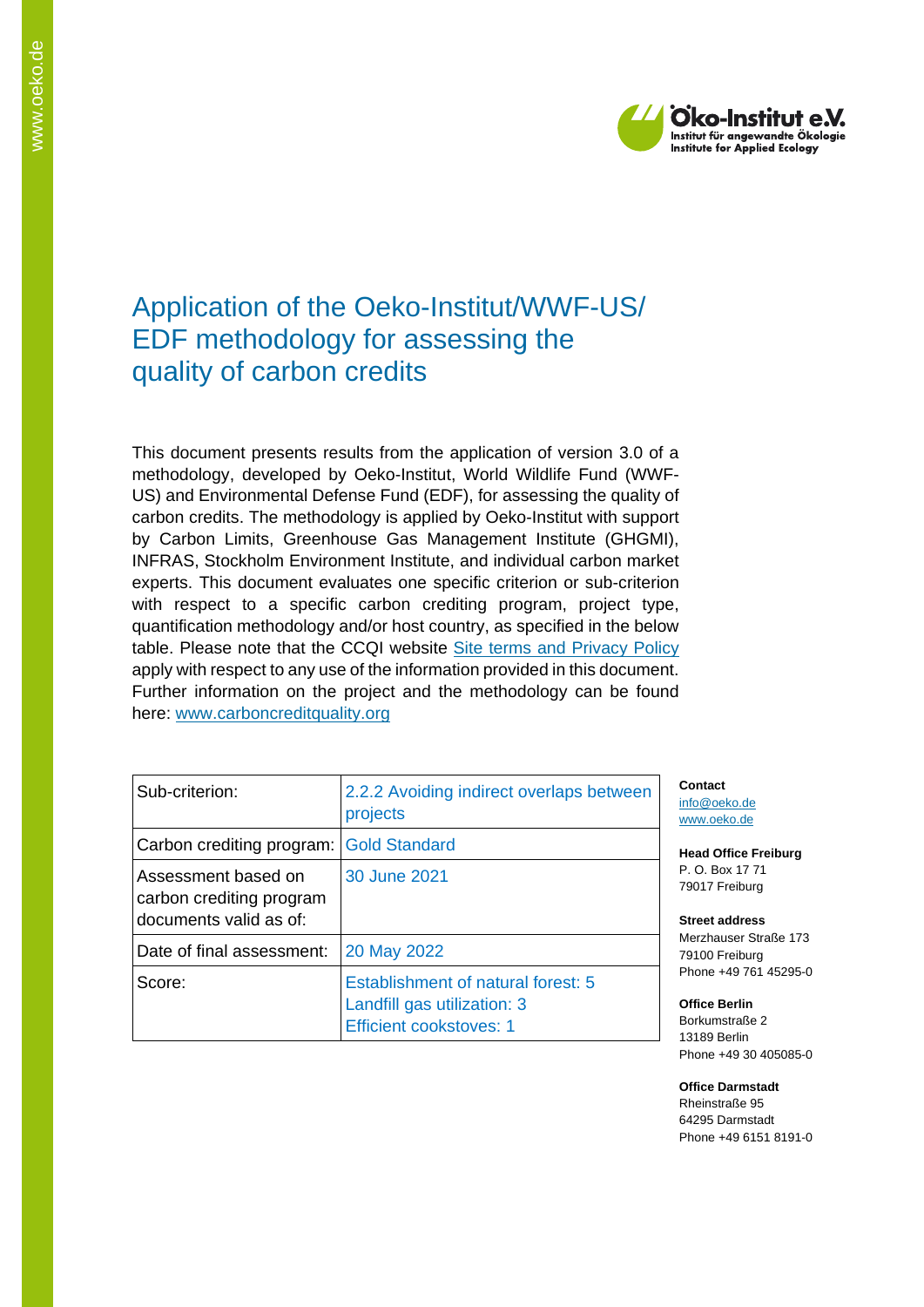# **Assessment**

#### **Relevant scoring methodology provisions**

Double issuance can occur indirectly through overlapping claims by different entities involved in mitigation projects. Indirect overlaps between projects can only occur in cases where projects, in calculating their emission reductions or removals, include emissions sources that occur at other sites than where the project is implemented. This risk is only applicable to some project types. The following table provides examples of project types with or without a risk of indirect overlaps:

| Project types with potential<br>indirect overlaps between projects | Project types without potential<br>indirect overlaps between projects          |
|--------------------------------------------------------------------|--------------------------------------------------------------------------------|
| Landfill gas utilization                                           | Landfill gas flaring<br>٠                                                      |
| Renewable electricity generation                                   | Avoidance of $N_2O$ from nitric or adipic acid                                 |
| Biomass use                                                        | production                                                                     |
| Composting                                                         | Energy efficiency improvements in thermal<br>$\bullet$<br>on-site applications |

For project types for which this risk is not relevant, the score is 5. For other project types, the scoring depends on the carbon crediting programs' procedures to address this risk. The scoring approach for carbon crediting program procedures to avoid indirect overlaps between projects is as follows:

| <b>Program requirements</b>                                                                                                                                                                                                   | <b>Score</b> |
|-------------------------------------------------------------------------------------------------------------------------------------------------------------------------------------------------------------------------------|--------------|
| The program only credits those types of projects for which overlaps between projects are<br>very unlikely to occur                                                                                                            | 5            |
| The program has robust provisions in place that effectively identify and avoid overlaps<br>between projects registered within the program and projects registered under other<br>programs (see principles in the methodology) | 5            |
| The program has robust provisions in place that effectively avoid overlaps between<br>projects registered within the same program                                                                                             | 3            |
| The program does not have robust provisions in place to avoid indirect overlaps between<br>projects                                                                                                                           |              |

#### **Information sources considered**

- 1 Gold Standard SDG impact quantification methodologies, available at <https://globalgoals.goldstandard.org/400-sdg-impact-quantification/>
- 2 Principles & Requirements Version 1.2 (October 2019), available at <https://globalgoals.goldstandard.org/101-par-principles-requirements/>
- 3 GHG emissions reductions & sequestration product requirements, Version 2.9 (April 2021), available at [https://globalgoals.goldstandard.org/501-pr-ghg-emissions-reductions](https://globalgoals.goldstandard.org/501-pr-ghg-emissions-reductions-sequestration/)[sequestration/.](https://globalgoals.goldstandard.org/501-pr-ghg-emissions-reductions-sequestration/)

### **Relevant carbon crediting program provisions**

Provision 1 Source 2, section 4.1.3: "A Project type is automatically eligible for Gold Standard Certification if there are Gold Standard approved Activity Requirements and/or Impact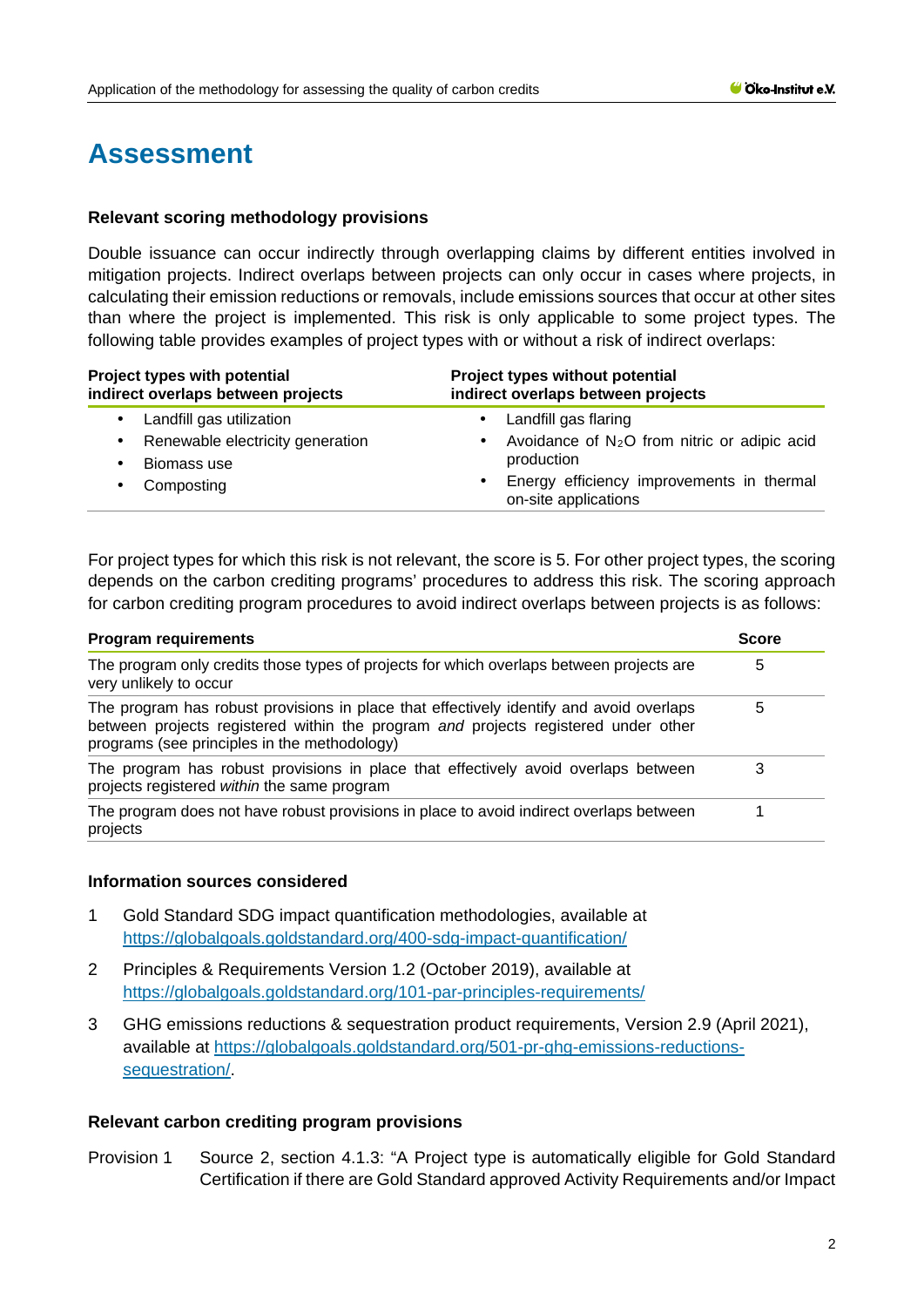Quantification Methodologies associated with it or it's referenced in the Gold Standard Product Requirements. These are published to the Gold Standard website and shall be followed where provided for a given Project type".

Provision 2 Source 2, section 3.1.1.c: "In order to avoid double counting the Project shall not be included in any other voluntary or compliance standards programme unless approved by Gold Standard (for example through dual certification). Also, if the Project Area overlaps with that of another Gold Standard or other voluntary or compliance standard programme of a similar nature, the project shall demonstrate that there is no double counting of impacts at design and performance certification (for example use of similar technology or practices through which the potential arises for double counting or misestimation of impacts amongst projects)".

#### **Assessment outcome**

Establishment of natural forest: 5

Landfill gas utilization: 3

Efficient cookstoves: 1

#### **Justification of assessment**

Among the three project types assessed, efficient cookstoves and landfill gas utilization projects include emissions sources in the calculation of emission reductions that occur at other sites than where the project is implemented. This implies a risk of indirect overlaps with other projects.

In the case of efficient cookstove projects, the owner of a cookstove project receives credits for reducing woody biomass consumption, which results in maintaining or increasing carbon stocks on the relevant land areas. An indirect overlap could, for example, happen if at the same time an owner of an improved forest management project implemented on these land areas receives credits from enhanced forest stocks achieved as a result of the cookstove project. For this reason, the scoring for efficient cookstove projects depends on the carbon crediting program's provisions to address the risk of indirect overlaps.

In the case of landfill gas utilization projects, the owner of the landfill gas project may receive carbon credits for generating electricity with the captured gas or for selling the gas, thereby displacing the use of fossil fuels at other sites. An indirect overlap could, for example, happen if the user of the electricity or the gas implements another project and claims the emission reductions from using the electricity or gas. For this reason, the scoring for landfill gas utilization projects depends on the carbon crediting program's provisions to address the risk of indirect overlaps.

In the case of projects to establish natural forest, the risk of indirect overlaps is less relevant. Any extraction of biomass that is extracted from the project area and used under other projects would imply a decline in the amount of biomass stored in the land area, and thus be deducted from future issuances (or accounted for under non-permanence provisions). Moreover, projects to establish natural forest typically do not include any significant emission sources outside the project site in the calculation of emission reductions. Any such emissions, such as from fertilization production or transportation, are relatively small. For this reason, projects establishing natural forest are assigned a score of 5.